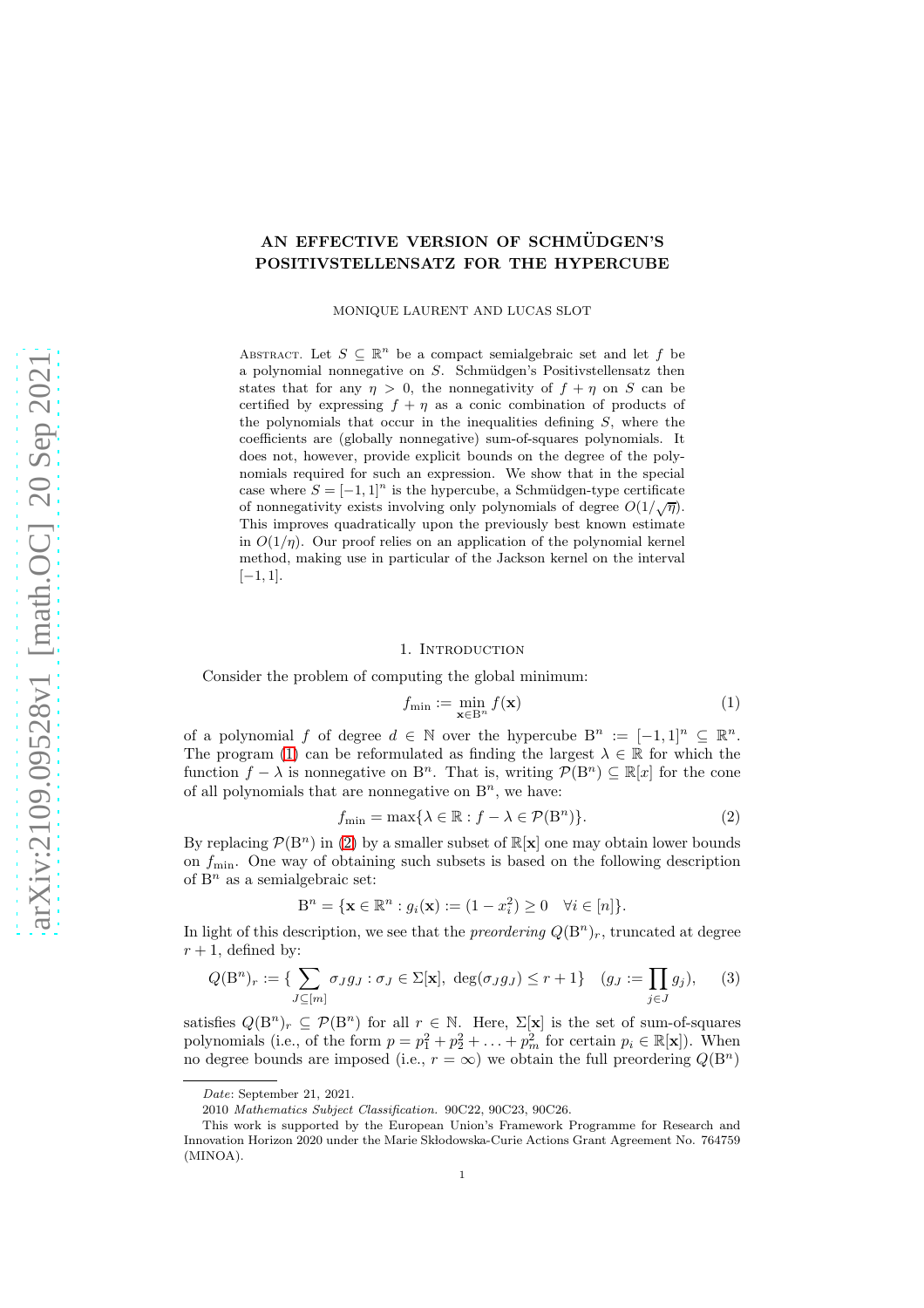generated by the polynomials  $g_i(\mathbf{x}) = 1 - x_i^2$   $(i \in [n])$ , which coincides with the quadratic module generated by the products  $\prod_{i\in I} g_i(\mathbf{x})$  ( $I \subseteq [n]$ ). We thus obtain the following hierarchy of lower bounds for  $f_{\min}$ , due to Lasserre [\[6\]](#page-9-0):

<span id="page-1-0"></span>
$$
f_{(r)} := \max\{\lambda \in \mathbb{R} : f - \lambda \in Q(\mathbf{B}^n)_r\}.
$$
 (4)

If the program [\(4\)](#page-1-0) is feasible, its maximum is attained. By definition, we have  $f_{\min} \ge f_{(r+1)} \ge f_{(r)}$  for all  $r \in \mathbb{N}$ . Furthermore, we have  $\lim_{r \to \infty} f_{(r)} = f_{\min}$ , which follows directly from the following special case of *Schm¨udgen's Positvstellensatz*.

**Theorem 1** (Special case of Schmüdgen's Positivstellensatz [\[14\]](#page-10-0)). Let  $f \in \mathcal{P}(B^n)$ *be a polynomial. Then for any*  $\eta > 0$  *there exists an*  $r \in \mathbb{N}$  *such that*  $f + \eta \in Q(B^n)_r$ .

1.1. Main result. We show a bound on the convergence rate of the lower bounds  $f(r)$  to the global minimum  $f_{\min}$  of f over B<sup>n</sup> in  $O(1/r^2)$ . Alternatively, our result can be interpreted as a bound on the degree  $r$  in Schmüdgen's Positivstellensatz of the order  $O(1/\sqrt{\eta})$  of a positivity certificate for  $f + \eta$  when  $f \in \mathcal{P}(\mathcal{B}^n)$ .

<span id="page-1-1"></span>**Theorem 2.** Let f be a polynomial of degree  $d \in \mathbb{N}$ . Then there exists a constant  $C(n, d) > 0$ *, depending only on n and d, such that:* 

<span id="page-1-2"></span>
$$
f_{\min} - f_{(rn)} \le \frac{C(n, d)}{r^2} \cdot (f_{\max} - f_{\min}) \quad \text{for all } r \ge \pi d \sqrt{2n}.
$$
 (5)

Furthermore, the constant  $C(n, d)$  may be chosen such that it either depends poly*nomially on* n *(for fixed* d*) or it depends polynomially on* d *(for fixed* n*), see relation [\(18\)](#page-8-0) for details.*

**Corollary 3.** *Let*  $f \in \mathcal{P}(B^n)$  *with degree d. Then, for any*  $\eta > 0$ *, we have:* 

$$
f + \eta \in Q(\mathcal{B}^n)_{rn}
$$
 for all  $r \ge \max\left\{\pi d\sqrt{2n}, \frac{1}{\sqrt{\eta}}\sqrt{C(n,d)(f_{\max} - f_{\min})}\right\},\$ 

*where*  $C(n, d)$  *is the constant from Theorem [2.](#page-1-1) Hence we have*  $f + \eta \in Q(\mathbb{B}^n)_r$  *for*  $r = O(1/\sqrt{\eta}).$ 

*Proof.* Let  $\eta > 0$  and set  $C_f := C(n,d) \cdot (f_{\text{max}} - f_{\text{min}})$ . Pick an integer  $r \geq$  $\max\{\pi d\sqrt{2n}, \sqrt{C_f / \eta}\}.$  Then we have:

$$
f + \eta = \underbrace{f - f_{(rn)}}_{\in Q(B^n)_{rn}} + \underbrace{(f_{(rn)} - f_{\min} + \frac{C_f}{r^2})}_{\geq 0 \text{ by Theorem 2}} + \underbrace{f_{\min}}_{\geq 0} + \underbrace{(\eta - \frac{C_f}{r^2})}_{\geq 0},
$$

<span id="page-1-5"></span>which shows  $f + \eta \in Q(B^n)_{rn}$ .

1.2. Outline of the proof. Let  $f \in \mathbb{R}[\mathbf{x}]$  be a polynomial of degree d. To simplify our arguments and notation, we will work with the scaled function:

<span id="page-1-4"></span><span id="page-1-3"></span>
$$
F := \frac{f - f_{\min}}{f_{\max} - f_{\min}},
$$

for which  $F_{\text{min}} = 0$  and  $F_{\text{max}} = 1$ . Since the inequality [\(5\)](#page-1-2) is invariant under a positive scaling of f and adding a constant, it indeed suffices to show the result for the function F.

The idea of the proof is as follows. Let  $\epsilon > 0$  and consider the polynomial  $\tilde{F} := F + \epsilon$ . Suppose that we are able to construct a (nonsingular) linear operator  $\mathbf{K}_r : \mathbb{R}[\mathbf{x}]_r \to \mathbb{R}[\mathbf{x}]_r$  which has the following two properties:

$$
\mathbf{K}_r p \in Q(\mathbf{B}^n)_{rn} \quad \text{ for all } p \in \mathcal{P}(\mathbf{B}^n)_d,
$$
 (P1)

$$
\|\mathbf{K}_r^{-1}\tilde{F} - \tilde{F}\|_{\infty} := \max_{\mathbf{x} \in \mathcal{B}^n} |\mathbf{K}_r^{-1}\tilde{F}(\mathbf{x}) - \tilde{F}(\mathbf{x})| \le \epsilon.
$$
 (P2)

Then, by [\(P2\)](#page-1-3), we have  $\mathbf{K}_r^{-1} \tilde{F} \in \mathcal{P}(\mathbf{B}^n)_d$ . Indeed, as F is nonnegative on  $\mathbf{B}^n$ ,  $\tilde{F}(\mathbf{x}) = F(\mathbf{x}) + \epsilon$  is greater than or equal to  $\epsilon$  for all  $\mathbf{x} \in \mathcal{B}^n$ , and so [\(P2\)](#page-1-3) tells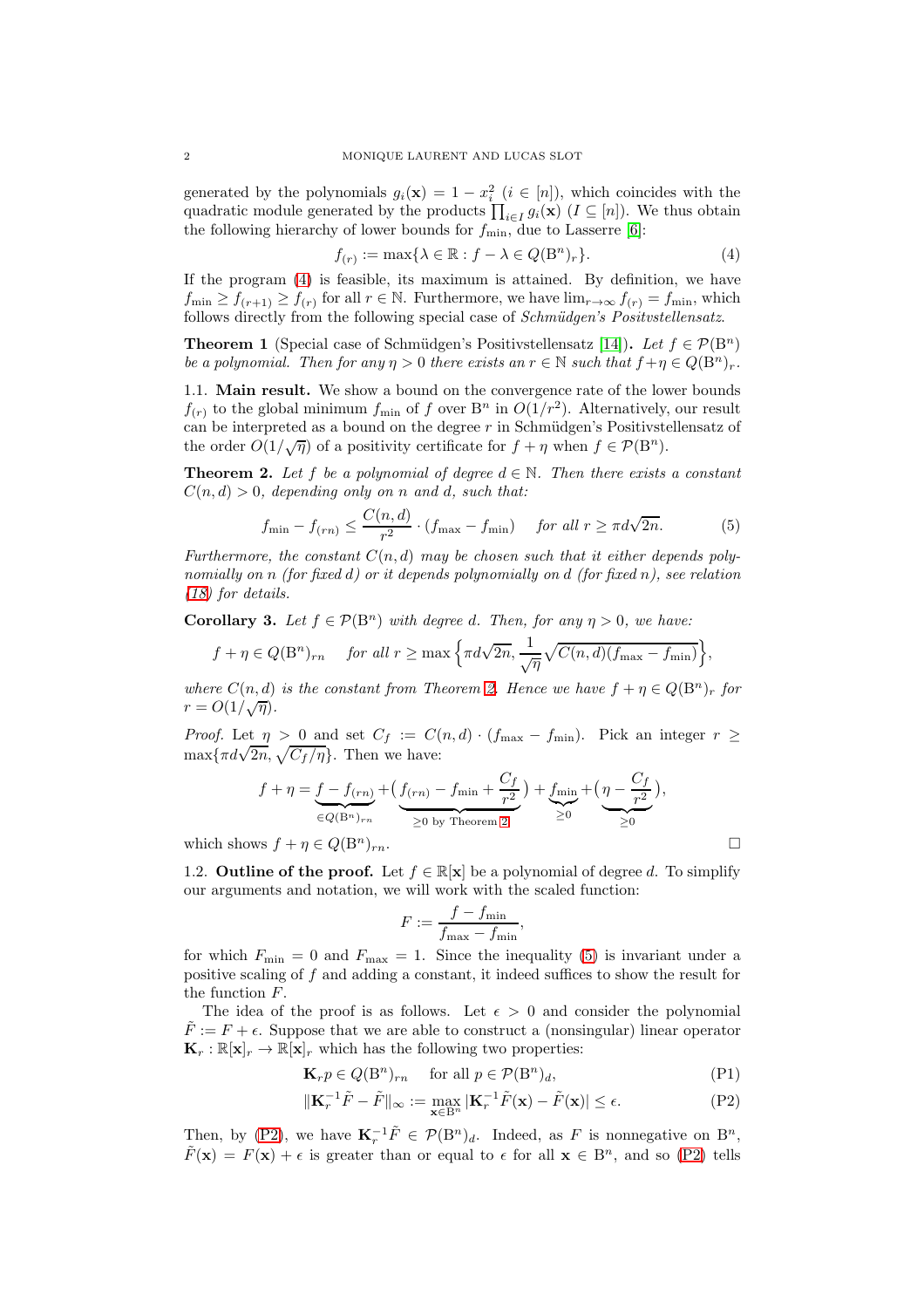<span id="page-2-2"></span>

FIGURE 1. The polynomial  $f(x) + \eta$  of Example [5](#page-2-0) and its transformations under the inverse operators  $K_5^{-1}$  and  $K_7^{-1}$  associated to the Jackson kernels of degree 5 and 7.

us that after application of the operator  $\mathbf{K}_r^{-1}$ , the resulting polynomial  $\mathbf{K}_r^{-1}\tilde{F}$  is nonnegative on  $B^n$ . Using [\(P1\)](#page-1-4), we may then conclude that  $\tilde{F} = \mathbf{K}_r(\mathbf{K}_r^{-1}\tilde{F}) \in$  $Q(B<sup>n</sup>)<sub>rn</sub>$ . It follows that  $F_{\min} - F_{(rn)} \leq \epsilon$  and thus  $f_{\min} - f_{(rn)} \leq \epsilon \cdot (f_{\max} - f_{\min})$ . We collect this in the next lemma for future reference.

<span id="page-2-1"></span>**Lemma 4.** Assume that for some  $r \geq d$  and  $\epsilon > 0$  there exists a nonsingular *operator*  $\mathbf{K}_r : \mathbb{R}[\mathbf{x}]_r \to \mathbb{R}[\mathbf{x}]_r$  *which satisfies the properties* [\(P1\)](#page-1-4) *and* [\(P2\)](#page-1-3)*. Then we have*

$$
f_{\min} - f_{(rn)} \leq \epsilon \cdot (f_{\max} - f_{\min}).
$$

In what follows, we will construct such an operator  $\mathbf{K}_r$  for each  $r \ge \pi d\sqrt{2n}$  and the parameter  $\epsilon := C(n,d)/r^2$ , where the constant  $C(n,d)$  will be specified later. Our main Theorem [2](#page-1-1) then follows after applying Lemma [4.](#page-2-1)

We make use of the *polynomial kernel method* for our construction: after choosing a suitable kernel  $K_r : \mathbb{R}^n \times \mathbb{R}^n \to \mathbb{R}$ , we define the linear operator  $\mathbf{K}_r : \mathbb{R}[\mathbf{x}]_r \to \mathbb{R}[\mathbf{x}]_r$ via the integral transform:

$$
\mathbf{K}_{r}p(\mathbf{x}):=\int_{\mathbf{B}^{n}}K_{r}(\mathbf{x},\mathbf{y})p(\mathbf{y})d\mu(\mathbf{y}) \quad (p \in \mathbb{R}[\mathbf{x}]_{r}).
$$

Here,  $\mu$  is the *Chebyshev measure* on  $B<sup>n</sup>$  as defined in [\(6\)](#page-3-0) below. A good choice for the kernel K<sup>r</sup> is a multivariate version (see Section [3.1\)](#page-6-0) of the well-known *Jackson kernel*  $K_r^{\text{ja}}$  of degree r (see Section [2.3\)](#page-4-0). For this choice of kernel, the operator  $\mathbf{K}_r$ naturally satisfies [\(P1\)](#page-1-4) (see Section [3.2\)](#page-7-0). Furthermore, it diagonalizes with respect to the basis of R[x] given by the (multivariate) *Chebyshev polynomials* (see Section [2.2\)](#page-3-1). Property [\(P2\)](#page-1-3) can then be verified by analyzing the eigenvalues of  $\mathbf{K}_r$ , which are closely related to the expansion of  $K_r^{\text{ja}}$  in the basis of (univariate) Chebyshev polynomials (see Section [3.3\)](#page-7-1). We end this section by illustrating our method of proof with a small example.

<span id="page-2-0"></span>**Example 5.** Consider the polynomial  $f(x) = 1 - x^2 - x^3 + x^4$ , which is nonnegative on  $[-1, 1]$ . For  $r \in \mathbb{N}$ , let  $\mathbf{K}_r$  be the operator associated to the univariate Jackson kernel [\(10\)](#page-4-1) of degree r, which satisfies [\(P1\)](#page-1-4) (see Section [3.2\)](#page-7-0). For  $\eta = 0.1$ , we observe that applying  $\mathbf{K}_7^{-1}$  to  $f + \eta$  yields a nonnegative function on  $[-1, 1]$ , whereas applying  $\mathbf{K}_5^{-1}$  does not (see Figure [1\)](#page-2-2). Applying the arguments of Section [1.2,](#page-1-5) we may thus conclude that  $f + \eta \in Q(\mathbb{B}^n)_{7}$ , but not that  $f + \eta \in Q(\mathbb{B}^n)_{5}$ .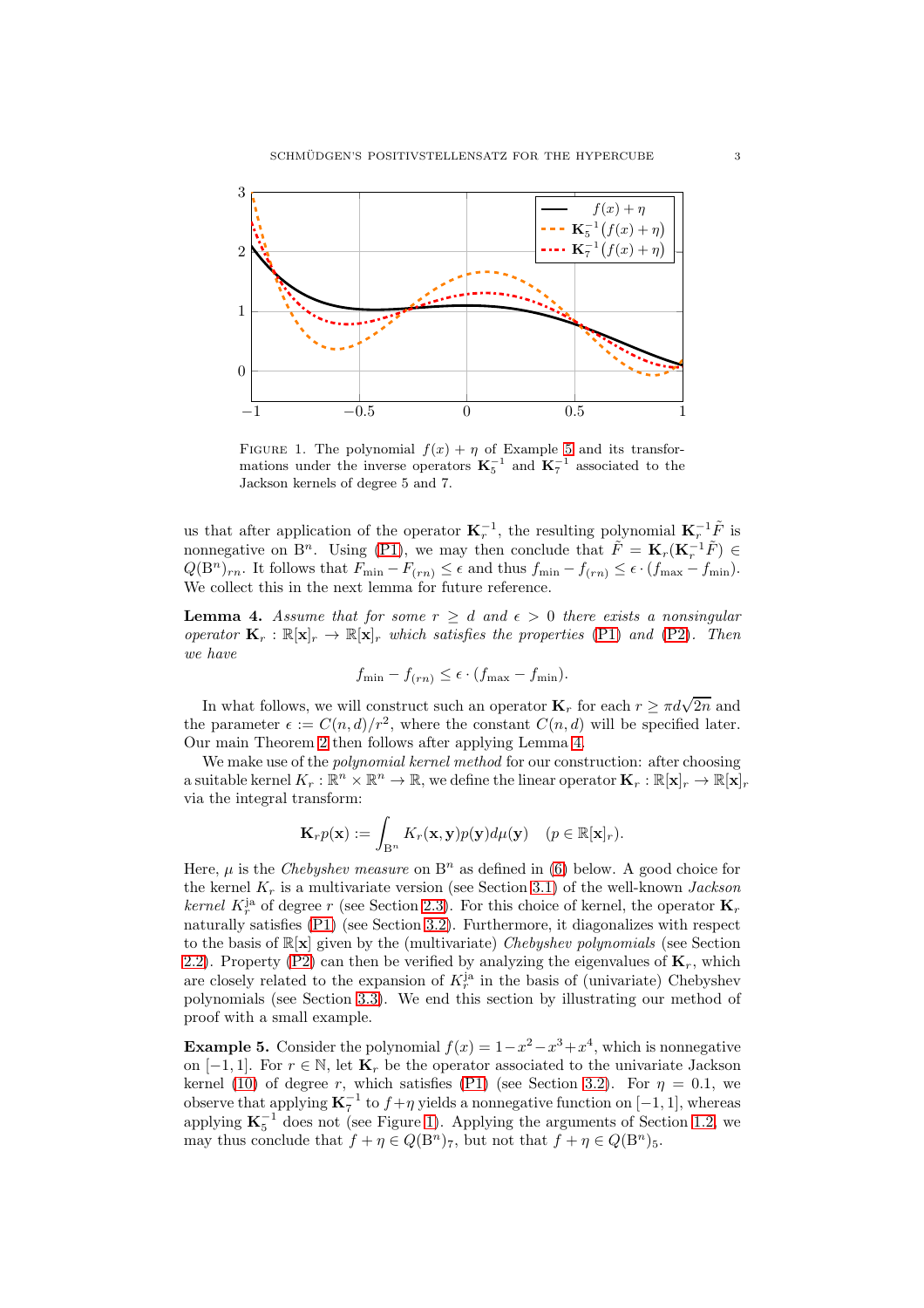1.3. Related work. The polynomial kernel method, which forms the basis of our analysis, is widely used in functional approximation, see, e.g., [\[17\]](#page-10-1). In the present context, the method has already been employed for the analysis of the sum-ofsquares hierarchy for optimization over the hypersphere  $S^{n-1}$  in [\[2\]](#page-9-1) (where a rate in  $O(1/r^2)$  was shown as well) and for optimization over the *binary* cube  $\{-1,1\}^n$ in [\[13\]](#page-10-2). There, the authors use kernels that are invariant under the symmetry of  $S^{n-1}$  and  $\{-1,1\}^n$ , respectively.

In [\[3\]](#page-9-2), the polynomial kernel method, and the Jackson kernel in particular, were used to analyze the quality of a related Lasserre-type hierarchy of *upper* bounds on  $f_{\min}$  over  $B^n = [-1, 1]^n$ , where one searches for a degree 2r sum-of-squares density minimizing the expected value of f over  $B<sup>n</sup>$  (showing again a convergence rate in  $O(1/r^2)$ ).

For a general compact semialgebraic set  $S$ , a polynomial  $f$  nonnegative on  $S$ and  $\eta > 0$ , existence of Schmüdgen-type certificates of positivity for  $f + \eta$  with degree bounds in  $O(1/\eta^c)$  was shown in [\[15\]](#page-10-3), where  $c > 0$  is a constant depending on S. This result uses different tools, including in particular a representation result for polynomial optimization over the simplex by  $P_0$  (9) and the effective degree bounds by Powers and Reznick [\[11\]](#page-10-5).

For the case of the hypercube<sup>[1](#page-3-2)</sup> a degree bound in  $O(1/\eta)$  for Schmüdgen-type certificates is obtained in [\[4\]](#page-9-3), thus showing that one can take  $c \leq 1$  in the above mentioned result of [\[15\]](#page-10-3). This result holds in fact for a weaker hierarchy of bounds obtained by restricting in [\(4\)](#page-1-0) to decompositions of the polynomial  $f - \lambda$  involving factors  $\sigma$ <sub>J</sub> that are nonnegative scalars (instead of sums of squares), also known as Handelman-type decompositions (thus replacing the preordering  $Q(B^n)_r$  by its subset  $H_r$  of polynomials having a Handelman-type decomposition). The analysis in [\[4\]](#page-9-3) relies on employing the *Bernstein operator*  $\mathbf{B}_r$ , which has the property of mapping a polynomial nonnegative over the hypercube to a polynomial in the set  $H_{rn} \subseteq Q(\mathbf{B}^n)_{rn}.$ 

In this paper, we can show a further improvement by using a different type of kernel operator; namely that we can take the constant  $c \leq 1/2$  in the special case  $S = [-1, 1]^n$ .

#### 2. Preliminaries

2.1. **Notation.** Throughout,  $B^n := [-1,1]^n \subseteq \mathbb{R}^n$  is the *n*-dimensional hypercube. We write  $\mathbb{R}[x]$  for the univariate polynomial ring, while reserving the bold-face notation  $\mathbb{R}[\mathbf{x}] = \mathbb{R}[x_1, x_2, \dots, x_n]$  to denote the ring of polynomials in *n* variables. Similarly,  $\Sigma[x] \subseteq \mathbb{R}[x]$  and  $\Sigma[\mathbf{x}] \subseteq \mathbb{R}[\mathbf{x}]$  denote the sets of univariate and *n*-variate sum-of-squares polynomials, respectively, consisting of all polynomials of the form  $p = p_1^2 + p_2^2 + \cdots + p_m^2$  for certain polynomials  $p_1, \ldots, p_m$  and  $m \in \mathbb{N}$ . For a polynomial  $p \in \mathbb{R}[\mathbf{x}]$ , we write  $p_{\min}, p_{\max}$  for its minimum and maximum over  $B^n$ , respectively, and  $||p||_{\infty} := \sup_{\mathbf{x} \in B^n} |p(\mathbf{x})|$  for its sup-norm on  $B^n$ .

<span id="page-3-1"></span>2.2. Chebyshev polynomials. Let  $\mu$  be the normalized *Chebyshev measure* on  $B^n = [-1, 1]^n$ , defined by:

<span id="page-3-0"></span>
$$
d\mu(\mathbf{x}) = \frac{dx_1}{\pi\sqrt{1-x_1^2}} \dots \frac{dx_n}{\pi\sqrt{1-x_n^2}}.\tag{6}
$$

<span id="page-3-2"></span><sup>&</sup>lt;sup>1</sup>The hypercube  $[0, 1]^n$  is considered in [\[4\]](#page-9-3) but the results extend to the hypercube  $[-1, 1]^n$  by an affine change of variables.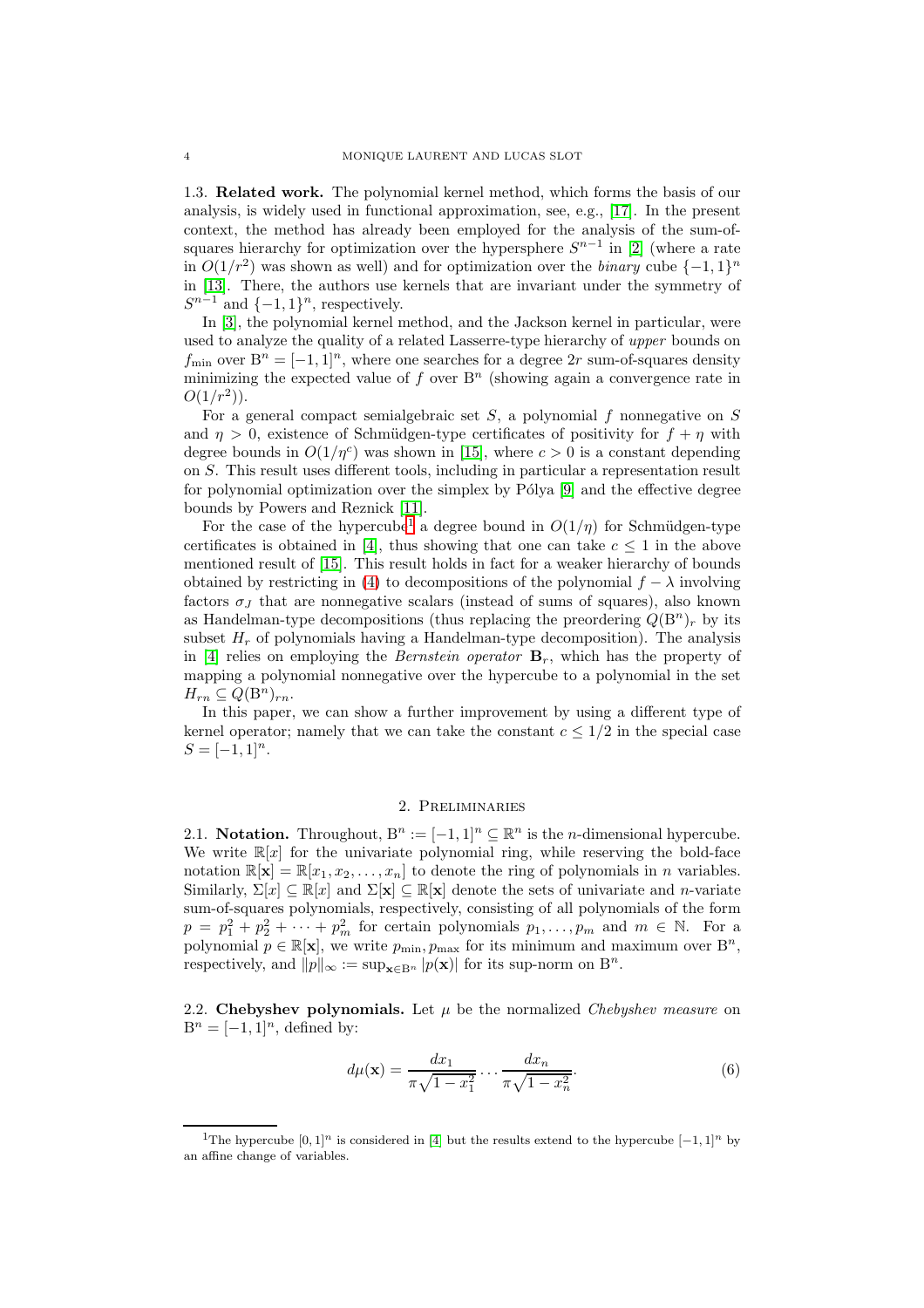Note that  $\mu$  is a probability measure on B<sup>n</sup>, meaning that  $\int_{B^n} d\mu = 1$ . We write  $\langle \cdot, \cdot \rangle_{\mu}$  for the corresponding inner product on  $\mathbb{R}[\mathbf{x}]$ , given by:

$$
\langle f, g \rangle_{\mu} := \int_{\mathbf{B}^n} f(\mathbf{x}) g(\mathbf{x}) d\mu(\mathbf{x}).
$$

For  $k \in \mathbb{N}$ , let  $T_k$  be the univariate *Chebyshev polynomial* (see, e.g., [\[16\]](#page-10-6)) of degree  $k$ , defined by:

$$
T_k(\cos \theta) := \cos(k\theta) \quad (\theta \in \mathbb{R}).
$$

Note that  $|T_k(x)| \leq 1$  for all  $x \in [-1,1]$  and that  $T_0 = 1$ . The Chebyshev polynomials satisfy the orthogonality relations:

<span id="page-4-2"></span>
$$
\langle T_a, T_b \rangle_{\mu} = \int_{-1}^1 T_a(x) T_b(x) d\mu(x) = \begin{cases} 0 & a \neq b, \\ 1 & a = b = 0, \\ \frac{1}{2} & a = b \neq 0. \end{cases}
$$
(7)

A univariate polynomial  $p$  may therefore be expanded as:

$$
p = p_0 + \sum_{k=1}^{\deg(p)} 2p_k T_k, \quad \text{where } p_k := \langle T_k, p \rangle_{\mu}.
$$

For  $\kappa \in \mathbb{N}^n$ , we consider the *multivariate* Chebyshev polynomial  $T_{\kappa}$ , defined by setting:

$$
T_{\kappa}(\mathbf{x}) := \prod_{i=1}^n T_{\kappa_i}(x_i).
$$

The multivariate Chebyshev polynomials form a basis for  $\mathbb{R}[\mathbf{x}]$  and satisfy the orthogonality relations:

<span id="page-4-4"></span>
$$
\langle T_{\alpha}, T_{\beta} \rangle_{\mu} = \int_{\mathcal{B}^n} T_{\alpha}(\mathbf{x}) T_{\beta}(\mathbf{x}) d\mu(\mathbf{x}) = \begin{cases} 0 & \alpha \neq \beta, \\ 1 & \alpha = \beta = 0, \\ 2^{-w(\alpha)} & \alpha = \beta \neq 0. \end{cases}
$$
 (8)

Here,  $w(\alpha) := |\{i \in [n] : \alpha_i \neq 0\}|$  denotes the Hamming weight of  $\alpha \in \mathbb{N}^n$ .

We use the notation  $\mathbb{N}_d^n \subseteq \mathbb{N}^n$  to denote the set of *n*-tuples  $\alpha \in \mathbb{N}^n$ We use the notation  $\mathbb{N}_d^n \subseteq \mathbb{N}^n$  to denote the set of *n*-tuples  $\alpha \in \mathbb{N}^n$  with  $|\alpha| = \sum_{i=1}^n \alpha_i \leq d$ . As in the univariate case, we may expand any *n*-variate polynomial p as:

<span id="page-4-3"></span>
$$
p = \sum_{\kappa \in \mathbb{N}_{\deg(p)}^n} 2^{w(\kappa)} p_{\kappa} T_{\kappa}, \quad \text{where } p_{\kappa} := \langle T_{\kappa}, p \rangle_{\mu}.
$$
 (9)

<span id="page-4-0"></span>2.3. The Jackson kernel. For  $r \in \mathbb{N}$  and for coefficients  $\lambda_k^r \in \mathbb{R}$  to be specified below in [\(11\)](#page-5-0), consider the kernel  $K_r^{\text{ja}} : \mathbb{R} \times \mathbb{R} \to \mathbb{R}$  given by:

<span id="page-4-1"></span>
$$
K_r^{\text{ja}}(x,y) := 1 + 2 \sum_{k=1}^r \lambda_k^r T_k(x) T_k(y). \tag{10}
$$

We associate a linear operator  $\mathbf{K}_r^{\text{ja}} : \mathbb{R}[x]_r \to \mathbb{R}[x]_r$  to this kernel by setting:

$$
\mathbf{K}_{r}^{\text{ia}}p(x) := \int_{-1}^{1} K_{r}^{\text{ja}}(x, y)p(y)d\mu(y) \quad (p \in \mathbb{R}[x]_{r}).
$$

Using the orthogonality relations [\(7\)](#page-4-2), and writing  $\lambda_0^r := 1$ , we see that:

$$
\mathbf{K}_r^{\mathrm{ja}} T_k(x) := \int_{-1}^1 K_r^{\mathrm{ja}}(x, y) T_k(y) d\mu(y) = \lambda_k^r T_k(x) \quad (0 \le k \le r).
$$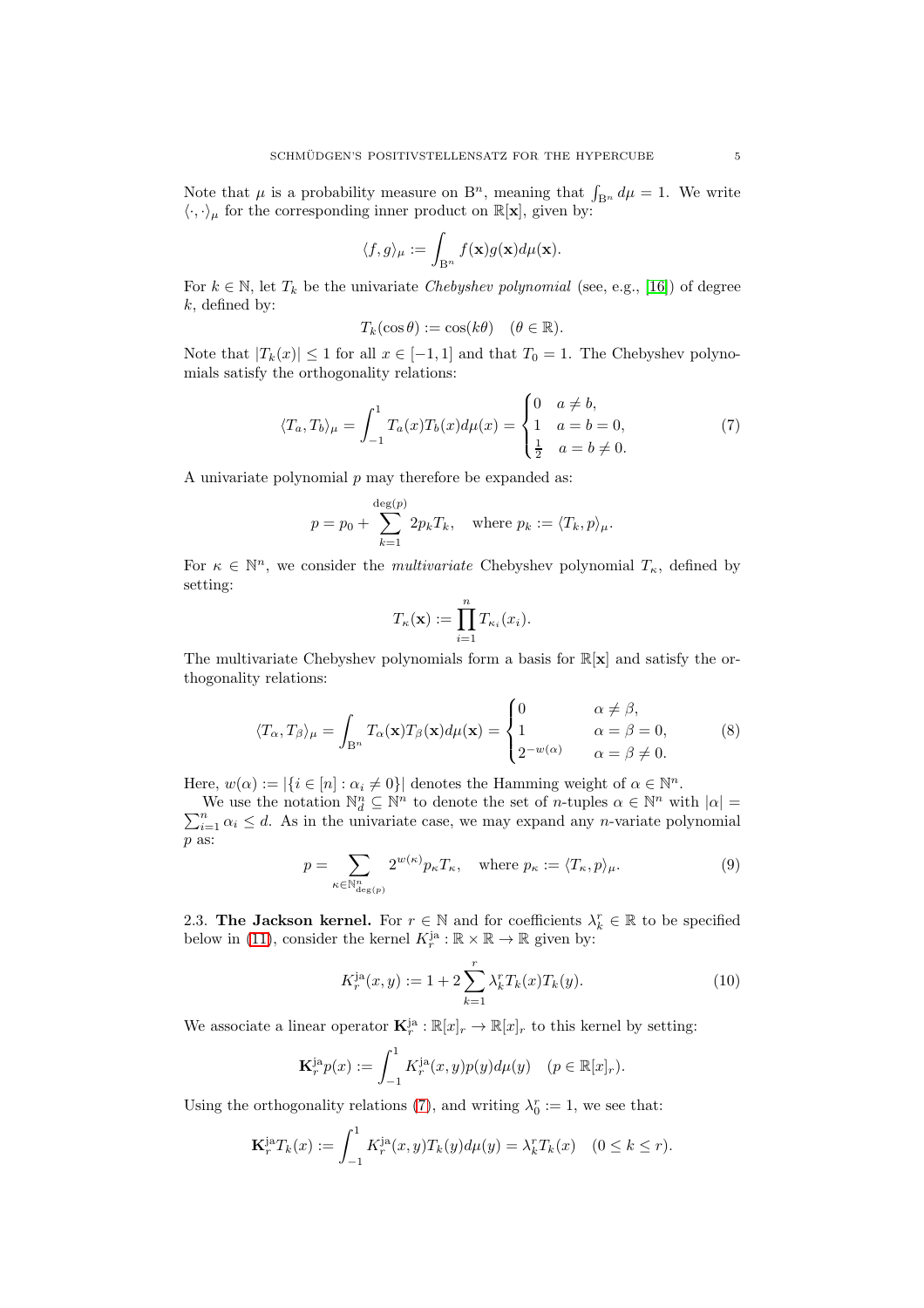In other words,  $\mathbf{K}_r^{\text{ja}}$  is a diagonal operator with respect to the Chebyshev basis of  $\mathbb{R}[x]_r$ , and its eigenvalues are given by  $\lambda_0^r = 1, \lambda_1^r, \ldots, \lambda_r^r$ . In what follows, we set:

<span id="page-5-0"></span>
$$
\lambda_k^r = \frac{1}{r+2} \big( (r+2-k)\cos(k\theta_r) + \frac{\sin(k\theta_r)}{\sin(\theta_r)}\cos(\theta_r) \big) \quad (1 \le k \le r), \tag{11}
$$

with  $\theta_r = \frac{\pi}{r+2}$ . We then obtain the so-called *Jackson kernel* (see, e.g., [\[17\]](#page-10-1)). The following properties of the Jackson kernel are crucial to our analysis.

<span id="page-5-3"></span>**Proposition 6.** *For every*  $d, r \in \mathbb{N}$  *with*  $d \leq r$ *, we have:* 

- $(i)$  K<sup>*ja*</sup>(*x*, *y*) ≥ 0 *for all x*, *y* ∈ [−1, 1]*,*
- (*ii*)  $1 \geq \lambda_k^r > 0$  *for all*  $0 \leq k \leq r$ *, and*
- $(iii)$   $|1 \lambda_k^r| = 1 \lambda_k^r \le \frac{\pi^2 d^2}{(r+2)^2}$  *for all*  $0 \le k \le d$ *.*

*Proof.* Nonnegativity of the Jackson kernel is a well-known fact, and is verified, e.g., in [\[3\]](#page-9-2). We check that the other properties (ii)-(iii) hold as well.

**Second property (ii):** Note that when  $k \leq (r+2)/2$ , both terms of [\(11\)](#page-5-0) are positive, and so certainly  $\lambda_k^r > 0$ . So assume  $(r+2)/2 < k \le r$ . Set  $h = r + 2 - k$ , so that  $k\theta_r = \pi - h\theta_r$  and

<span id="page-5-1"></span>
$$
(r+2)\lambda_k^r = -h\cos(h\theta_r) + \frac{\sin(h\theta_r)}{(\sin\theta_r)}\cos(\theta_r)
$$
 (12)

It remains to show that the RHS of [\(12\)](#page-5-1) is positive for all  $2 \leq h \leq (r+2)/2$ . Note that  $1 > \cos(\theta_r) > 0$ ,  $\sin(\theta_r) \ge 0$  and that  $\sin(h\theta_r) \ge 0$  for all  $2 \le h < (r+2)/2$ . We proceed by induction. For  $h = 2$ , we compute:

$$
-h\cos(h\theta_r) + \frac{\sin(h\theta_r)}{\sin(\theta_r)}\cos(\theta_r) = -2(2\cos^2(\theta_r) - 1) + 2\cos^2(\theta_r)
$$
  

$$
= -2\cos^2(\theta_r) + 2 > 0.
$$
 (13)

<span id="page-5-2"></span>For  $h \geq 2$ , we compute:

$$
-(h+1)\cos((h+1)\theta_r) + \sin((h+1)\theta_r)\frac{\cos(\theta_r)}{\sin(\theta_r)}
$$
  
= -(h+1)(\cos(h\theta\_r)\cos(\theta\_r) - \sin(h\theta\_r)\sin(\theta\_r))  
+ (\sin(h\theta\_r)\cos(\theta\_r) + \cos(h\theta\_r)\sin(\theta\_r))\frac{\cos(\theta\_r)}{\sin(\theta\_r)}  
= -h\cos(h\theta\_r)\cos(\theta\_r) + (h+1)\sin(h\theta\_r)\sin(\theta\_r) + \frac{\sin(h\theta\_r)}{\sin(\theta\_r)}\cos^2(\theta\_r)  

$$
\sum_{r=1}^{\left(\frac{13}{2}\right)} \frac{\sin(h\theta_r)}{\sin(\theta_r)}\cos^2(\theta_r) + (h+1)\sin(h\theta_r)\sin(\theta_r) + \frac{\sin(h\theta_r)}{\sin(\theta_r)}\cos^2(\theta_r)= (h+1)\sin(h\theta_r)\sin(\theta_r) \ge 0.
$$

We conclude that  $\lambda_k^r > 0$  for all  $k \in [r]$ . To see that  $\lambda_k^r \leq 1$ , note that for all  $k \in \mathbb{N}$ ,  $T_k(x) \leq 1$  for  $-1 \leq x \leq 1$  and  $T_k(1) = 1$ . We can thus compute:

$$
\lambda_k^r = \lambda_k^r T_k(1) = \int_{-1}^1 K_r^{\text{ja}}(1, y) T_k(y) d\mu(y) \le \int_{-1}^1 K_r^{\text{ja}}(1, y) d\mu(y) = \lambda_0^r = 1,
$$

making use of the nonnegativity of  $K_r^{ja}(x, y)$  on  $[-1, 1]^2$  for the inequality. **Third property (iii):** Using the expression of  $\lambda_r^k$  in [\(11\)](#page-5-0) we have

$$
1 - \lambda_r^k = 1 - \frac{r+2-k}{r+2} \cos(k\theta_r) - \frac{1}{r+2} \frac{\sin(k\theta_r)\cos(\theta_r)}{\sin(\theta_r)}
$$

.

We now bound each trigonometric term using the fact that:

$$
\cos(x) \ge 1 - \frac{1}{2}x^2
$$
,  $x - \frac{1}{6}x^3 \le \sin(x) \le x$   $(x \in \mathbb{R})$ .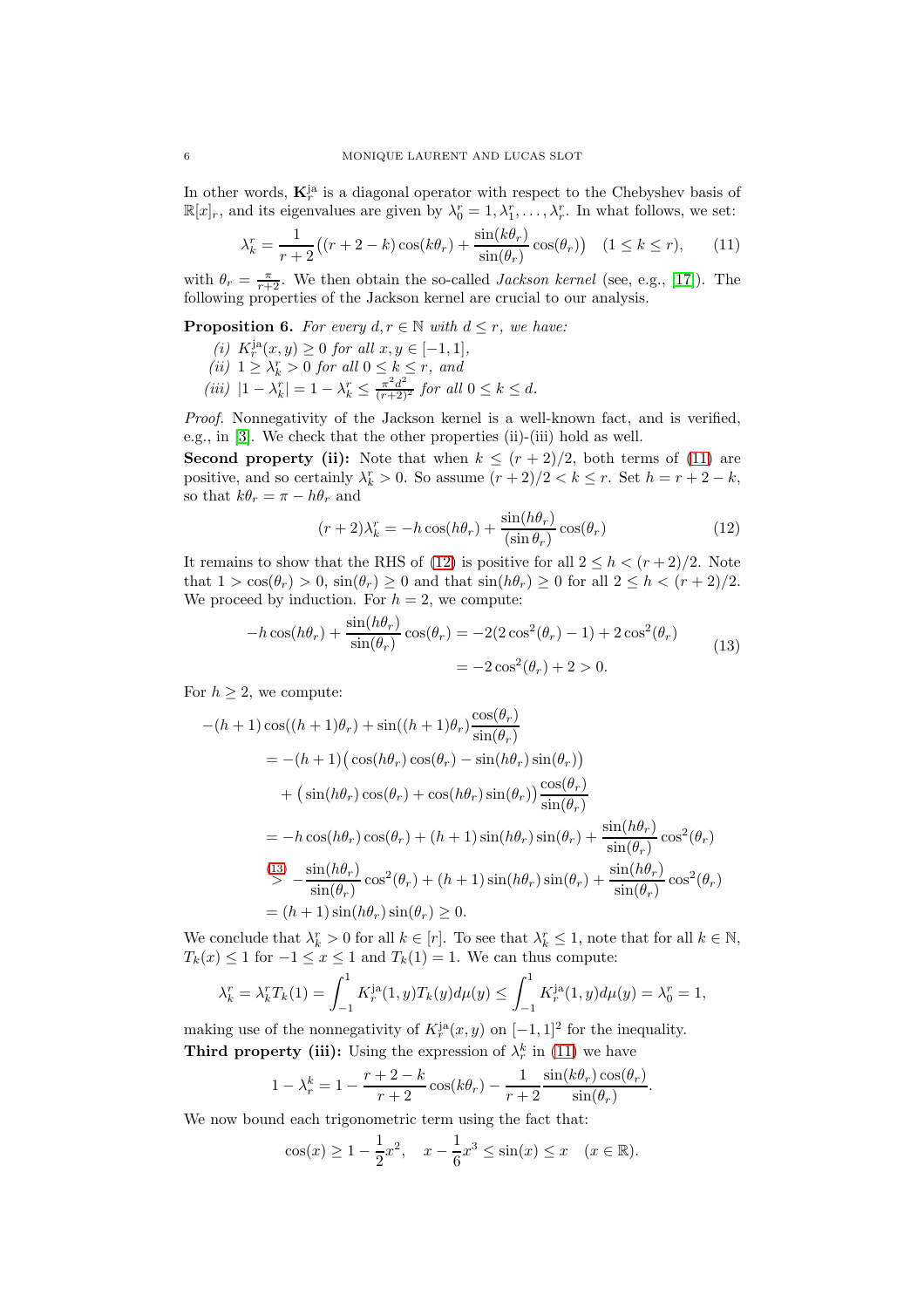From this we obtain:

$$
\frac{\sin(k\theta_r)\cos(\theta_r)}{\sin(\theta_r)} \ge (k\theta_r - \frac{1}{6}k^3\theta_r^3)(1 - \frac{1}{2}\theta_r^2)\frac{1}{\theta_r} \ge k - \frac{k}{2}\theta_r^2(1 + \frac{k^2}{3})
$$

and thus:

$$
1 - \lambda_r^k \le 1 - \frac{r+2-k}{r+2} \left(1 - \frac{k^2 \theta_r^2}{2}\right) - \frac{1}{r+2} \left(k - \frac{k}{2} \theta_r^2 \left(1 + \frac{k^2}{3}\right)\right)
$$
  
= 
$$
\frac{r+2-k}{r+2} \frac{k^2 \theta_r^2}{2} + \underbrace{\frac{k}{2(r+2)}}_{\le 1/2} \theta_r^2 \underbrace{\left(1 + \frac{k^2}{3}\right)}_{\le \frac{2}{3}k^2 \text{ if } k \ge 2}
$$
  

$$
\le k^2 \theta_r^2 \le \frac{d^2 \pi^2}{(r+2)^2}.
$$

This concludes the proof if  $k \geq 2$ . When  $k = 1$  we immediately get:

$$
1 - \lambda_r^1 = 1 - \cos(\theta_r) \le \frac{1}{2}\theta_r^2 = \frac{\pi^2}{2(r+2)^2} \le \frac{d^2\pi^2}{(r+2)^2}.
$$

### 3. Proof of the main theorem

<span id="page-6-0"></span>3.1. Construction of the linear operator  $K_r$ . As noted before, in order to prove Theorem [2](#page-1-1) it suffices to construct a linear operator  $\mathbf{K}_r : \mathbb{R}[\mathbf{x}]_r \to \mathbb{R}[\mathbf{x}]_r$ that is nonsingular and satisfies [\(P1\)](#page-1-4) and [\(P2\)](#page-1-3). For this purpose we define the multivariate Jackson kernel  $K_r : \mathbb{R}^n \times \mathbb{R}^n \to \mathbb{R}$  by setting:

$$
K_r(\mathbf{x}, \mathbf{y}) := \prod_{i=1}^n K_r^{j\mathbf{a}}(x_i, y_i), \tag{14}
$$

where  $K_r^{\text{ja}}$  is the (univariate) Jackson kernel from [\(10\)](#page-4-1). Now let  $\mathbf{K}_r$  be the corresponding kernel operator defined by:

$$
\mathbf{K}_r p(\mathbf{x}) = \int_{\mathbf{y} \in \mathbb{B}^n} K_r(\mathbf{x}, \mathbf{y}) p(\mathbf{y}) d\mu(\mathbf{y}) \quad (p \in \mathbb{R}[\mathbf{x}]_r).
$$

The operator  $\mathbf{K}_r$  is diagonal w.r.t. the (multivariate) Chebyshev basis, and its eigenvalues can be expressed in terms of the coefficients  $\lambda_k^r$  of the Jackson kernel, as the following lemma shows.

<span id="page-6-1"></span>**Lemma 7.** The operator  $\mathbf{K}_r$  is diagonal w.r.t. the Chebyshev basis for  $\mathbb{R}[\mathbf{x}]_r$ , and *its eigenvalues are given by:*

$$
\lambda_{\kappa}^r := \prod_{i=1}^n \lambda_{\kappa_i}^r \quad (\kappa \in \mathbb{N}_r^n).
$$

*Proof.* For  $\kappa \in \mathbb{N}_r^n$ , we see that:

$$
\mathbf{K}_{r}T_{\kappa}(\mathbf{x}) = \int_{\mathbf{y} \in \mathcal{B}^{n}} K_{r}(\mathbf{x}, \mathbf{y}) T_{\kappa}(\mathbf{y}) d\mu(\mathbf{y})
$$
  
\n
$$
= \prod_{i=1}^{n} \left( \int_{y_{i} \in [-1,1]} K_{r}^{j\mathbf{a}}(x_{i}, y_{i}) T_{\kappa_{i}}(y_{i}) d\mu(y_{i}) \right) = \prod_{i=1}^{n} \lambda_{\kappa_{i}}^{r} T_{\kappa_{i}}(x_{i}) = \lambda_{\kappa}^{r} T_{\kappa}(\mathbf{x}),
$$
  
\nas required.

It follows immediately from Proposition  $6(ii)$  that  $\mathbf{K}_r$  has only nonzero eigenvalues and thus is non-singular. We show that  $\mathbf{K}_r$  further satisfies [\(P1\)](#page-1-4) and [\(P2\)](#page-1-3).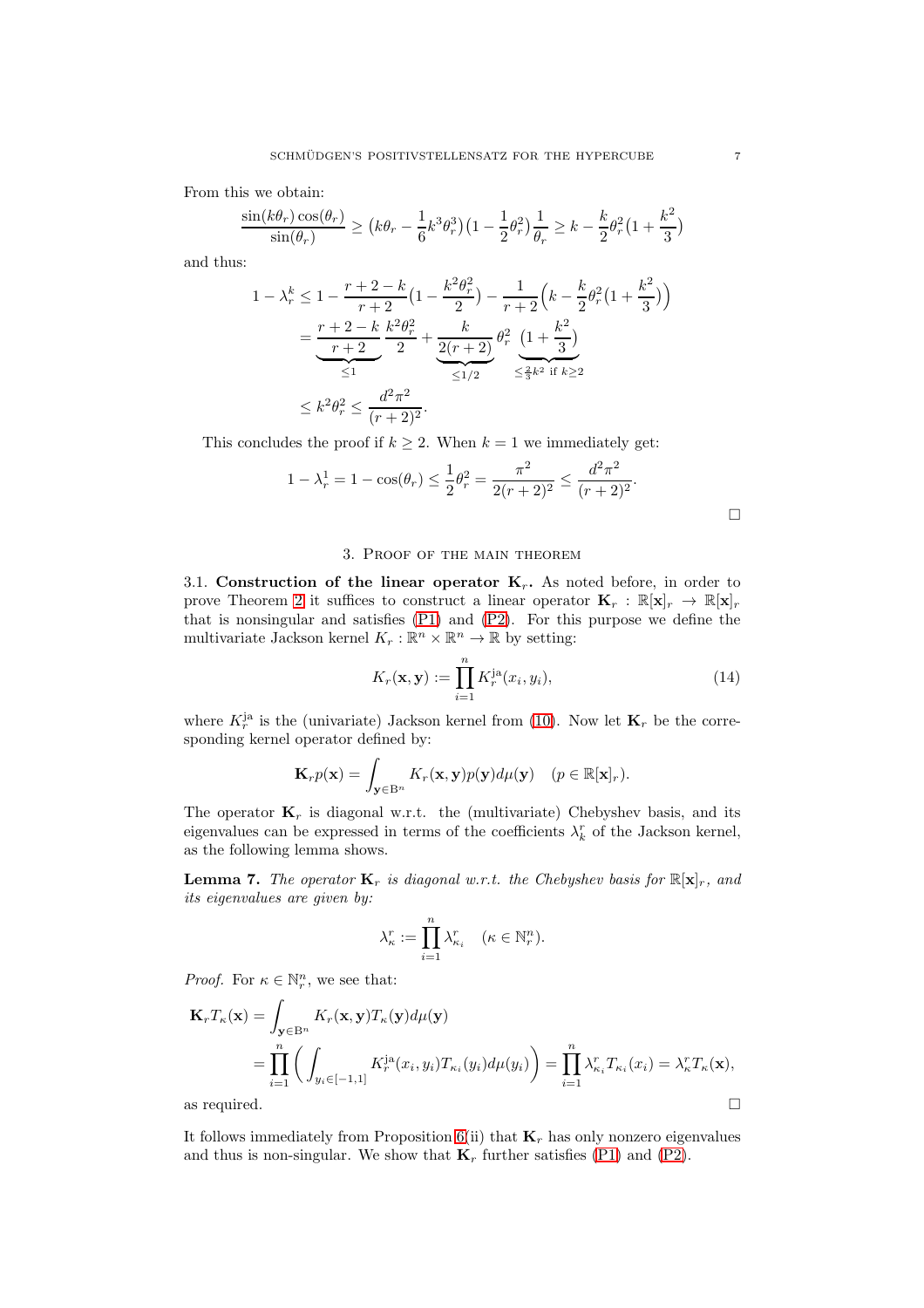<span id="page-7-0"></span>3.2. Verification of property [\(P1\)](#page-1-4). Consider the following strengthening of Schmüdgen's Positivstellensatz in the univariate case.

**Theorem 8** (Fekete, Markov-Lukácz (see [\[10\]](#page-10-7))). Let p be a univariate polynomial *of degree* r, and assume that  $p \geq 0$  *on the interval*  $[-1,1]$ *. Then* p *admits a representation of the form:*

<span id="page-7-2"></span>
$$
p(x) = \sigma_0(x) + \sigma_1(x)(1 - x^2),
$$
\n(15)

*where*  $\sigma_0, \sigma_1 \in \Sigma[x]$  *and*  $\sigma_0$  *and*  $\sigma_1 \cdot (1 - x^2)$  *are of degree at most*  $r + 1$ *. In other words, in view of* [\(3\)](#page-0-2), we have  $p \in Q([-1, 1])_r$ .

By Proposition [6\(](#page-5-3)i), for any  $y \in [-1, 1]$ , the polynomial  $x \mapsto K_r^{\text{ja}}(x, y)$  is nonnegative on  $[-1, 1]$  and therefore admits a representation of the form  $(15)$ . This implies directly that the multivariate polynomial  $\mathbf{x} \mapsto K_r(\mathbf{x}, \mathbf{y}) = \prod_{i=1}^n K_r^{j\hat{\mathbf{a}}}(x_i, y_i)$ belongs to  $Q(B^n)_{rn}$  for all  $y \in [-1,1]^n$ .

**Lemma 9.** *The operator*  $\mathbf{K}_r$  *satisfies property* [\(P1\)](#page-1-4)*, that is, we have*  $\mathbf{K}_r p \in$  $Q(B^n)_{rn}$  *for all*  $p \in \mathcal{P}(B^n)_{d}$ *.* 

*Proof.* One way to see this is as follows. Let  $\{y_i : i \in [N]\} \subseteq B^n$  and  $w_i > 0$  $(i \in [N])$  form a quadrature rule for integration of degree 2r polynomials over  $B^n$ ; that is,  $\int_{B^n} p(\mathbf{x}) d\mu(\mathbf{x}) = \sum_{i=1}^N w_i p(\mathbf{y}_i)$  for any  $p \in \mathbb{R}[\mathbf{x}]_{2r}$ . Then, for any  $p \in \mathcal{P}(\mathbf{B}^n)_r$ , we have  $\mathbf{K}_r p(\mathbf{x}) = \sum_{i=1}^N K_r(\mathbf{x}, \mathbf{y}_i) p(\mathbf{y}_i) w_i$  with  $p(\mathbf{y}_i) w_i \geq 0$  for all i, which shows that  $\mathbf{K}_r p \in Q(\mathbf{B}^n)_{rn}$ .

<span id="page-7-1"></span>3.3. Verification of property [\(P2\)](#page-1-3). We may decompose the polynomial  $\tilde{F} = F + \epsilon$ into the multivariate Chebyshev basis [\(9\)](#page-4-3):

$$
\tilde{F} = \epsilon + \sum_{\kappa \in \mathbb{N}_d^n} 2^{w(\kappa)} F_{\kappa} T_{\kappa}, \text{ where } F_{\kappa} = \langle F, T_{\kappa} \rangle_{\mu}.
$$

By Lemma [7,](#page-6-1) we then have:

$$
\begin{aligned} \|\mathbf{K}_r^{-1}\tilde{F} - \tilde{F}\|_{\infty} &= \|\sum_{\kappa \in \mathbb{N}_d^n} (1/\lambda_\kappa^r) 2^{w(\kappa)} F_{\kappa} T_{\kappa} - 2^{w(\kappa)} F_{\kappa} T_{\kappa}\|_{\infty} \\ &\le \sum_{\kappa \in \mathbb{N}_d^n} 2^{w(\kappa)} |F_{\kappa}||1 - 1/\lambda_\kappa^r|, \end{aligned} \tag{16}
$$

<span id="page-7-3"></span>making use of the fact that  $\lambda_0 = 1$  and  $|T_{\kappa}(x)| \leq 1$  for all  $x \in \mathbb{B}^n$ . It remains to analyze the expression at the right-hand side of [\(16\)](#page-7-3). First, we bound the size of  $|F_{\kappa}|$  for  $\kappa \in \mathbb{N}^n$ .

<span id="page-7-5"></span>**Lemma 10.** We have  $|F_{\kappa}| = |\langle F, T_{\kappa} \rangle_{\mu}| \leq 2^{-w(\kappa)/2}$  for all  $\kappa \in \mathbb{N}^n$ .

*Proof.* Since  $\mu$  is a probability measure on B<sup>n</sup>, we have  $||F||_{\mu} \leq ||F||_{\infty} \leq 1$ . Using the Cauchy-Schwarz inequality and [\(8\)](#page-4-4), we then find:

$$
\langle F, T_{\kappa} \rangle_{\mu} \le \|F_{\kappa}\|_{\mu} \|T_{\kappa}\|_{\mu} \le \|T_{\kappa}\|_{\mu} = 2^{-w(\kappa)/2}.
$$

To bound the parameter  $|1 - 1/\lambda_{\kappa}^r|$ , we first prove a bound on  $|1 - \lambda_{\kappa}^r|$ , which we obtain by applying Bernoulli's inequality.

**Lemma 11** (Bernoulli's inequality). For any  $x \in [0, 1]$  and  $t \ge 1$ , we have:

<span id="page-7-4"></span>
$$
1 - (1 - x)^t \le tx.
$$
\n(17)

<span id="page-7-6"></span>**Lemma 12.** For any  $\kappa \in \mathbb{N}_d^n$  and  $r \geq \pi d$ , we have:

$$
|1 - \lambda_{\kappa}^r| \le \frac{n\pi^2 d^2}{r^2}.
$$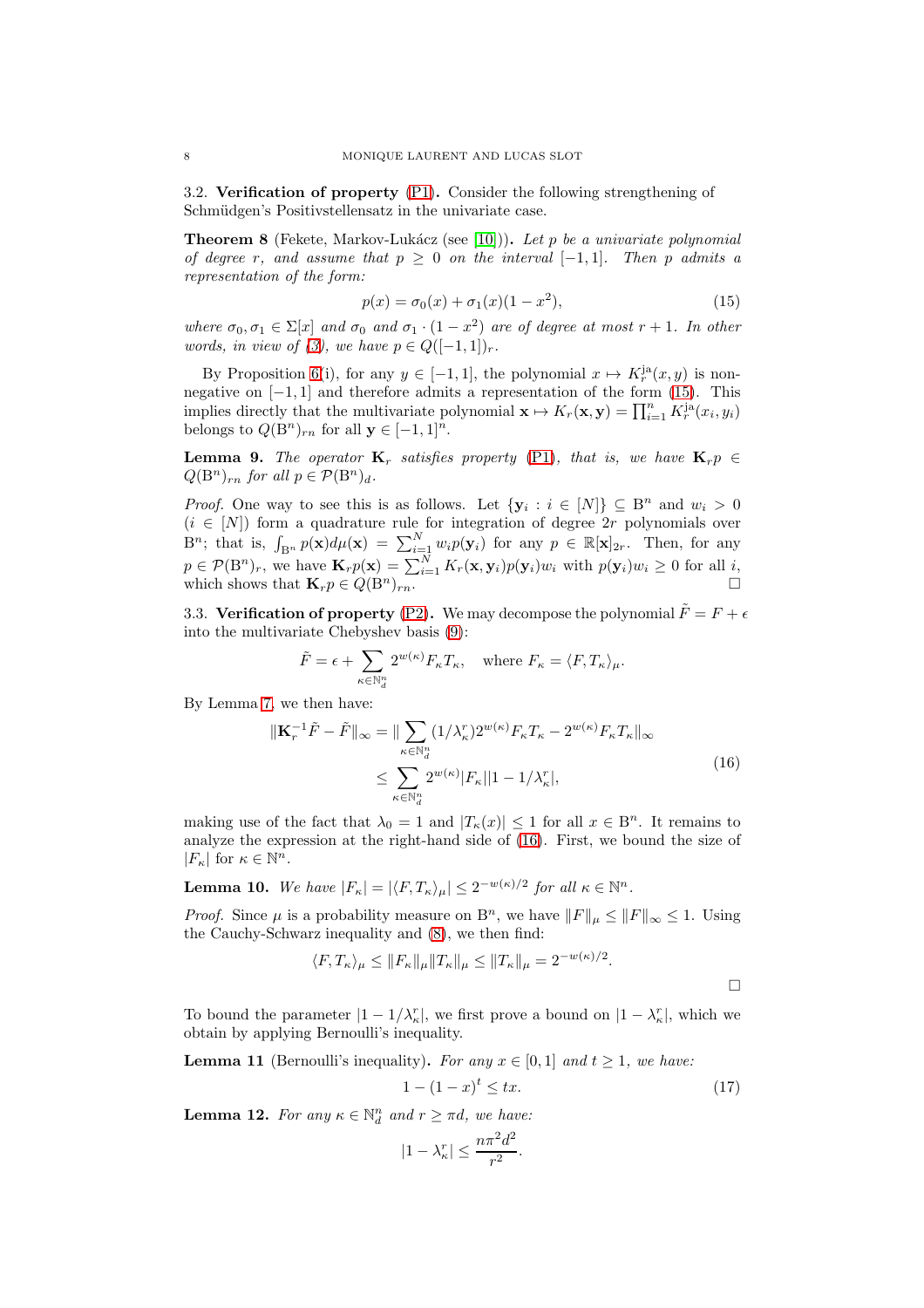*Proof.* By Proposition [6,](#page-5-3) we know that  $0 \leq \gamma_k := (1 - \lambda_k^r) \leq \pi^2 d^2 / r^2 \leq 1$  for  $0 \leq k \leq d$ . Writing  $\gamma := \max_{0 \leq k \leq d} \gamma_k$ , we compute:

$$
1 - \lambda_{\kappa}^r = 1 - \prod_{i=1}^n \lambda_{\kappa_i}^r = 1 - \prod_{i=1}^n (1 - \gamma_{\kappa_i}) \le 1 - (1 - \gamma)^n \le n\gamma \le \frac{n\pi^2 d^2}{r^2},
$$

making use of [\(17\)](#page-7-4) for the second to last inequality.  $\Box$ 

**Lemma 13.** Assuming that  $r \geq \pi d \sqrt{2n}$ , we have:

$$
|1 - 1/\lambda_{\kappa}^r| \le \frac{2n\pi^2 d^2}{r^2}.
$$

*Proof.* Under the assumption, and using the previous lemma, we have  $|1-\lambda_{\kappa}^r| \leq 1/2$ , which implies that  $\lambda_{\kappa}^r \geq 1/2$ . We may then bound:

$$
|1 - 1/\lambda_{\kappa}^r| = |\frac{1 - \lambda_{\kappa}^r}{\lambda_{\kappa}^r}| \le 2|1 - \lambda_{\kappa}^r| \le \frac{2n\pi^2 d^2}{r^2}.
$$

Putting things together and using [\(16\)](#page-7-3), Lemma [10](#page-7-5) and Lemma [12](#page-7-6) we find that:

$$
\begin{aligned} \|\mathbf{K}_r^{-1}\tilde{F}-\tilde{F}\|_\infty &\leq \sum_{\kappa\in\mathbb{N}_d^n} 2^{w(\kappa)}|F_\kappa||1-1/\lambda_\kappa^r| \\ &\leq \sum_{\kappa\in\mathbb{N}_d^n} 2^{w(\kappa)/2}\cdot \frac{2n\pi^2d^2}{r^2} \leq |\mathbb{N}_d^n| \cdot \max_{\kappa\in\mathbb{N}_d^n} 2^{w(\kappa)/2}\cdot \frac{2n^2\pi^2d^2}{r^2}. \end{aligned}
$$

Hence  $\mathbf{K}_r$  satisfies [\(P2\)](#page-1-3) with  $\epsilon = C(n, d)/r^2$ , where:

$$
C(n,d):=|\mathbb{N}^n_d|\cdot \max_{\kappa\in\mathbb{N}^n_d}2^{w(\kappa)/2}\cdot 2n^2\pi^2d^2.
$$

In view of Lemma [4,](#page-2-1) we have thus proven Theorem [2.](#page-1-1) Finally, we can bound the constant  $C(n, d)$  in two ways. On the one hand, we have:

$$
|\mathbb{N}^n_d| = \binom{n+d}{n} = \prod_{i=1}^n \frac{d+i}{i} \le (d+1)^n \text{ and } \max_{\kappa \in \mathbb{N}^n_d} w(\kappa) \le n,
$$

resulting in a polynomial dependence of  $C(n, d)$  on d for fixed n. On the other hand, we have:

$$
|\mathbb{N}_d^n| = \binom{n+d}{d} \le (n+1)^d \text{ and } \max_{\kappa \in \mathbb{N}_d^n} w(\kappa) \le d,
$$

resulting in a polynomial dependence of  $C(n, d)$  on n for fixed d. Namely, we have:

<span id="page-8-0"></span>
$$
C(n,d) \le 2\pi^2 d^2 n^2 2^{n/2} (d+1)^n \quad \text{and} \quad C(n,d) \le 2\pi^2 d^2 n^2 2^{d/2} (n+1)^d. \tag{18}
$$

## 4. Concluding remarks

We have shown that the error of the degree  $r+1$  Lasserre-type bound [\(4\)](#page-1-0) for the minimization of a polynomial over the hypercube  $[-1, 1]^n$  is of the order  $O(1/r^2)$ when using a sum-of-squares decomposition in the truncated preordering. Alternatively, if f is a polynomial nonnegative on  $[-1, 1]^n$  and  $\eta > 0$ , our result may be interpreted as showing a bound in  $O(1/\sqrt{\eta})$  on the degree of a Schmüdgen-type certificate of positivity for  $f + \eta$ . The dependence on the dimension n and the degree d of f in the constants of our result is both polynomial in n (for fixed d). and polynomial in  $d$  (for fixed n).

A question left open in this work is whether it is possible to show Theorem [2](#page-1-1) with a constant  $C(d)$  that only depends on the degree d of f, and not on the number of variables  $n$  (cf. [\(18\)](#page-8-0)). This question is motivated by the fact that for the analysis of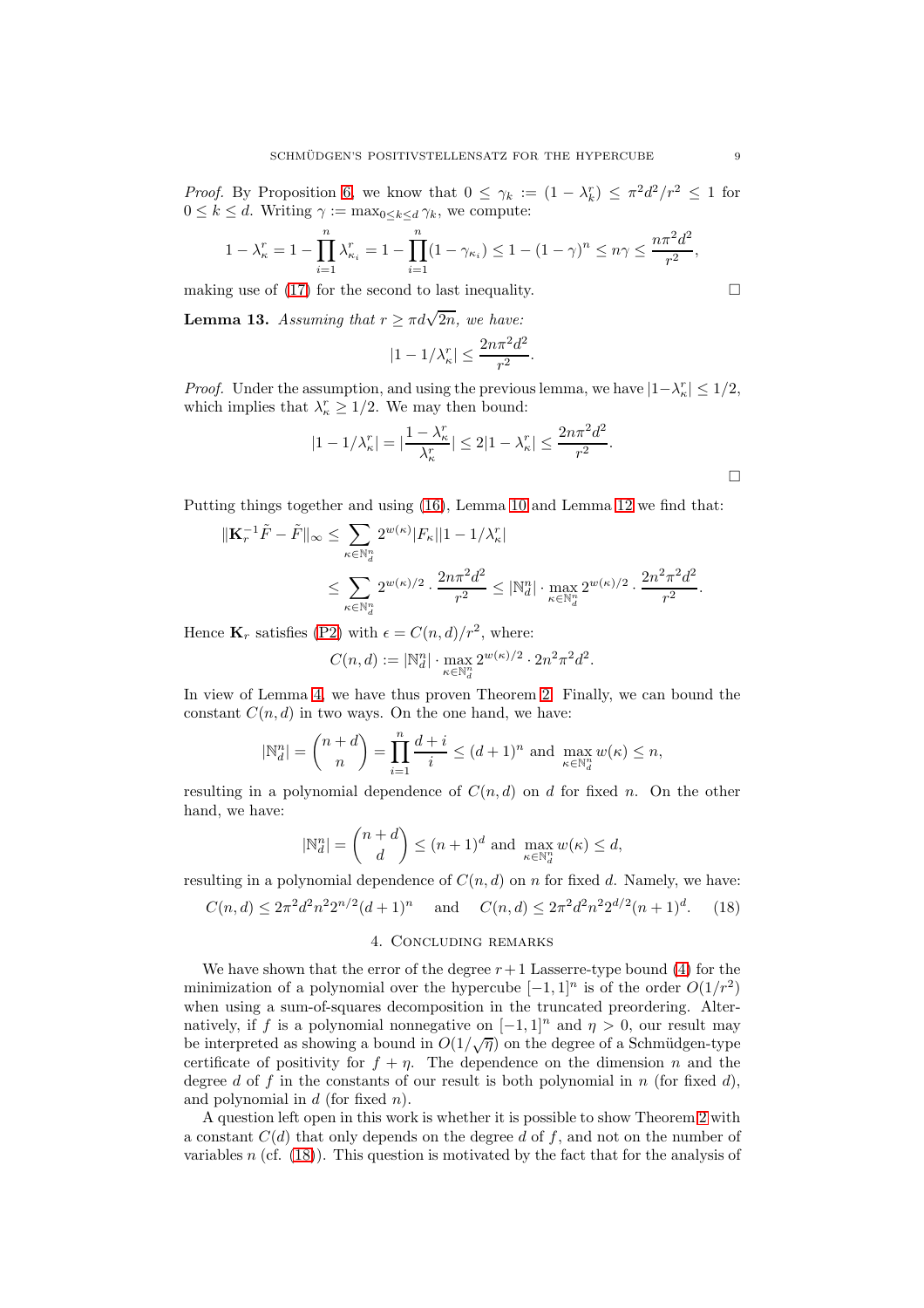the analogous hierarchies for the unit sphere in [\[2\]](#page-9-1) and for the boolean hypercube in [\[13\]](#page-10-2) the existence of such a constant (depending only on  $d$ ) was in fact shown.

Recently, there has been growing interest in obtaining a sharper convergence analysis for various Lasserre-type hierarchies for the minimization of a polynomial f over a semialgebraic set  $S = \{x \in \mathbb{R}^n : g_j(x) \ge 0 \ (j \in [m])\}$ . Our work thus contributes to this research area. We outline some recent developments.

We refer to the works [\[5,](#page-9-4) [12\]](#page-10-8) (and further references therein) for the analysis of hierarchies of upper bounds (obtained by minimizing the expected value of f on S with respect to a sum-of-squares density).

The most commonly used hierarchies of lower bounds are defined in terms of sums-of-squares decompositions in the *quadratic module* of S, being the set of conic combinations of the form  $\sigma_0 + \sum_{j=1}^m \sigma_j g_j$  with  $\sigma_j \in \Sigma[\mathbf{x}]$ . In comparison, the *preordering*  $Q(S)$  also involves conic combinations of the *products* of the  $g_i$ . In [\[8\]](#page-9-5) a degree bound in  $O(\exp(\eta^{-c}))$  is given for the quadratic module, where  $c > 0$  is a constant depending on S.

In an upcoming work [\[1\]](#page-9-6), the authors are able to improve this result to obtain a bound with a polynomial dependency on  $\eta$ . Roughly speaking, their method of proof relies on embedding the semialgebraic set S in a box  $[-R, R]^n$  of large enough size  $R > 0$ , and then relating positivity certificates on S to those on  $[-R, R]^n$ . Our present result on  $[-1, 1]^n$  then allows them to conclude their analysis. Their argument relies on the fact the constant  $C(n, d)$  in Theorem [2](#page-1-1) may be chosen to depend polynomially on the degree  $d$  of  $f$ . Such a dependence was not shown in the earlier work [\[4\]](#page-9-3).

Finally, we note that a polynomial degree bound was shown already [\[7\]](#page-9-7) for a slightly different hierarchy, based on Putinar-Vasilescu type representations, which give a decomposition in the quadratic module after multiplying the polynomial  $f + \eta$ by a suitable power  $(1 + \sum_{i=1}^{n} ||x||^2)^k$  (under some conditions).

*Acknowledgments.* We thank Lorenzo Baldi and Bernard Mourrain for their helpful suggestions. We also thank Etienne de Klerk and Felix Kirschner for useful discussions.

#### **REFERENCES**

- <span id="page-9-6"></span><span id="page-9-1"></span>[1] L. Baldi and B. Mourrain. Forthcoming work, 2021.
- [2] K. Fang and H. Fawzi. The sum-of-squares hierarchy on the sphere, and applications in quantum information theory. Mathematical Programming, 2020. <https://doi.org/10.1007/s10107-020-01537-7>
- <span id="page-9-2"></span>[3] E. de Klerk, R. Hess and M. Laurent. Improved convergence rates for Lasserre-type hierarchies of upper bounds for box-constrained polynomial optimization. SIAM Journal on Optimization, 27(1), 347–367, 2017.
- <span id="page-9-3"></span>[4] E. de Klerk and M. Laurent. Error bounds for some semidefinite programming approaches to polynomial minimization on the hypercube. SIAM Journal on Optimization,  $20(6)$ ,  $3104-3120$ ,  $2010$ .
- <span id="page-9-4"></span>[5] E. de Klerk and M. Laurent. Worst-case examples for Lasserre's measure–based hierarchy for polynomial optimization on the hypercube. Mathematics of Operations Research, 45(1), 86–98, 2020.
- <span id="page-9-0"></span>[6] J.B. Lasserre. Global optimization with polynomials and the problem of moments. SIAM Journal on Optimization, 11(3), 796–817, 2001.
- <span id="page-9-7"></span>[7] N.H.A. Mai and V. Magron. On the complexity of Putinar-Vasilescu's Positivstellensatz. <arXiv:2104.11606>, 2021.
- <span id="page-9-5"></span>[8] J. Nie and M. Schweighofer. On the complexity of Putinar's Positivstellensatz. Journal of Complexity, 23(1), 135–150, 2007.